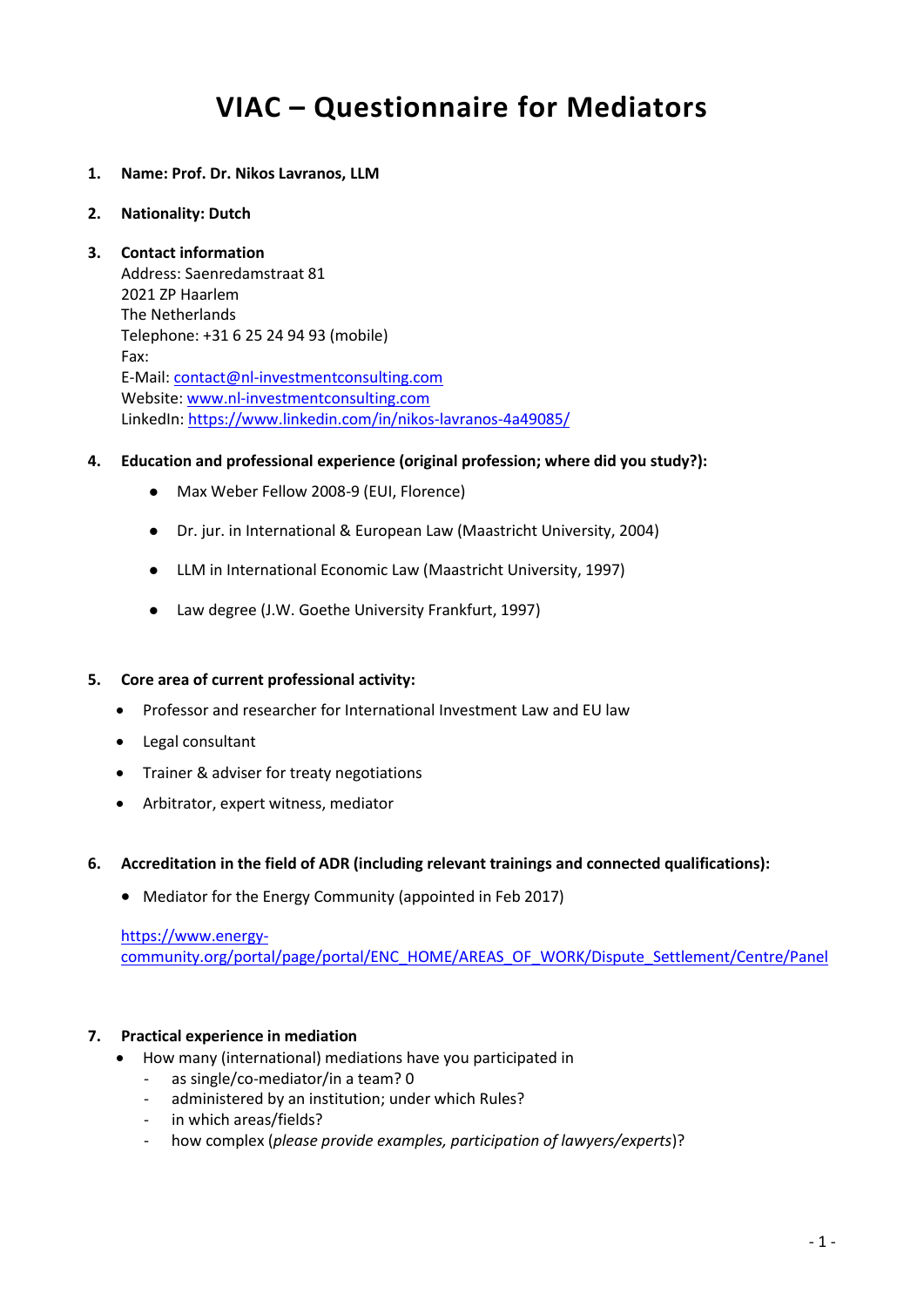- How often have you acted in a different function (e.g. consultant, expert)? 1 as consultant
- What other ADR-experience do you have?

# **8. Languages (including levels)**

Mother tongue – working languages:

- English
- German
- Dutch
- I understand and could read resources in: French, Italian

# **9. Style of mediation**

*Where do you see yourself? Please tick box as appropriate or indicate your preferred style.*



## **INTERACTION DIMENSION**

*©* Alexander, Nadja (2011) "The Mediation Meta-Model - the realities of mediation practice," *ADR Bulletin*: Vol. 12: No. 6, Article 5. Available at[: http://epublications.bond.edu.au/adr/vol12/iss6/5;](http://epublications.bond.edu.au/adr/vol12/iss6/5) *see also here for a detailed description of the 6 mediation styles.*

Within the above illustratively shown table of the Mediation Styles, I see myself as a Mediator to tend to conduct the Settlement Mediation – Positional Bargaining – Interest based negotiation – Wise Counsel Mediation. In other words, I prefer to conduct mediations in a friendly, open and professional way, and also to encourage discussion and open exchange of views between the parties, in a way to encourage them to try to find a solution of mutual interest, in order to preserve and reestablish relations which they might have burdened or even lost with long term dispute and litigation.

**10. Please describe aspects of your personality which could be interesting to clients you are going to mediate; what would former clients emphasize in your work?**

Efficient, friendly, compassionate, professional, creative, knowledgeable, with proactive approach

**11. Publications and other activities in ADR related matters (e.g. training sessions, seminars, conferences, articles and others):**